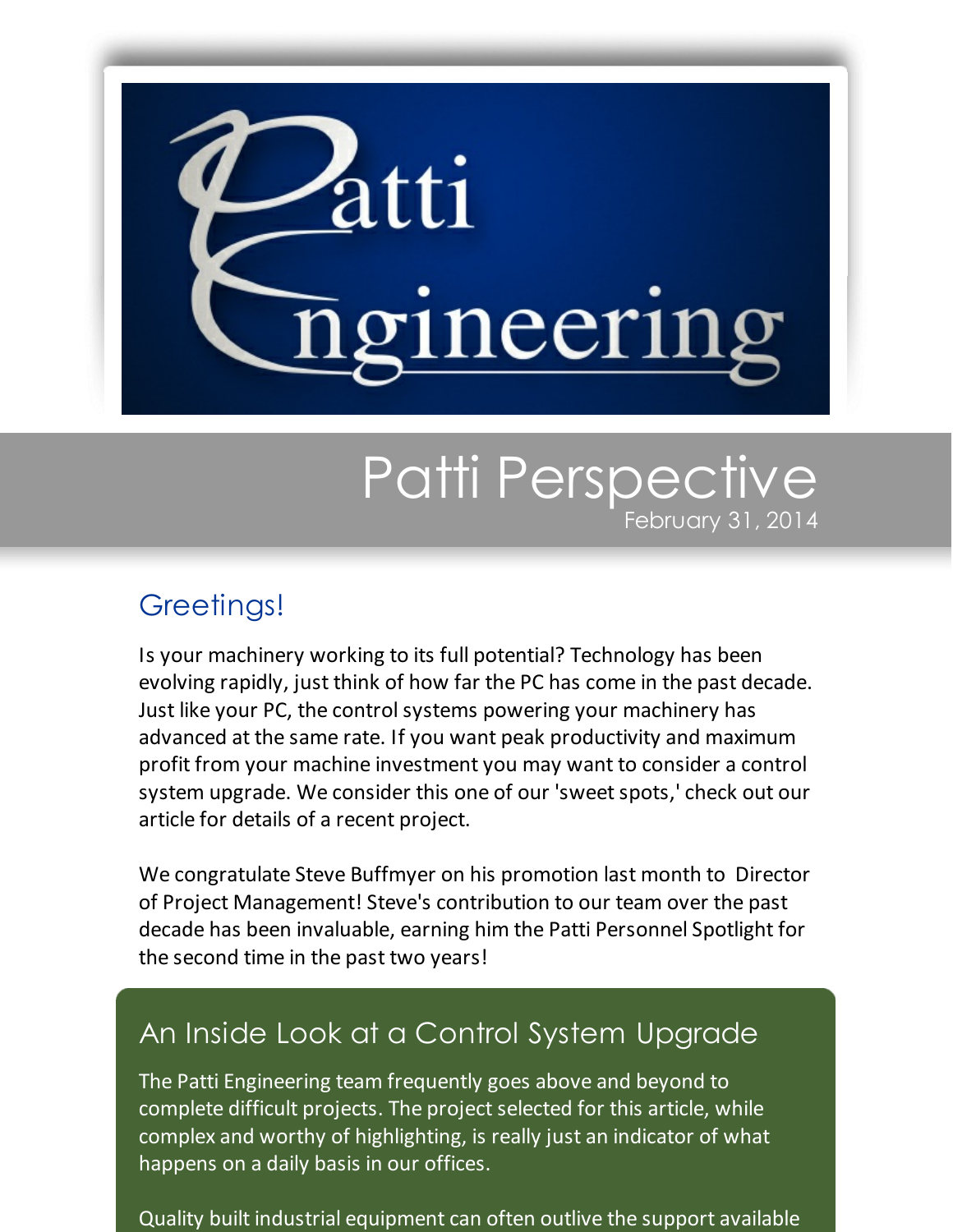for the PLC and other industrial controls that make it operate. We have built our company, in part, on our ability to perform controlsystem upgrades that keep valuable capital equipment in operation well past the intended life of the original control systems. Helping our customers to maximize asset value and return on investment.

We recently completed a project for one of the world's largest automotive part manufacturing organizations and were pleased to share some of the details with the Patti Engineering community via our blog.



Now, we make sure our newsletter readers have a chance to see what it took for our engineers to conduct control system upgrades for three obsolete control systems on UBE Injection Molding Machines (IMM). The customer brought us in to update its original Mitsubishi A Series PLC control systems installed on the IMMs, which Mitsubishi no longer supports. We knew that in order to avoid costly production downtime, the machines controls needed to be upgraded from the legacy A Series PLC to the new Mitsubishi Q Series PLC control systems.



And that's just what we did. Plus, we upgraded the Human Machine Interface's (HMIs) on the IMM machines to current standard technology selected by the customer. We recreated the functionality of the current Indusoft HMI application and

updated the operator interface PC to a 64 bit, Windows 7 system. This conversion ensures uninterrupted machine performance and reliability with the added efficiencies and functionality the modern technology provides.

The customer has since gained the many advantages of the technological advances in automation while extending the usable life of valuable capital equipment.

And for those of you interested in a deep dive into more of the technical information, check out the full blog post by clicking on the blog button:



## Patti Personnel - Steve Buffmyer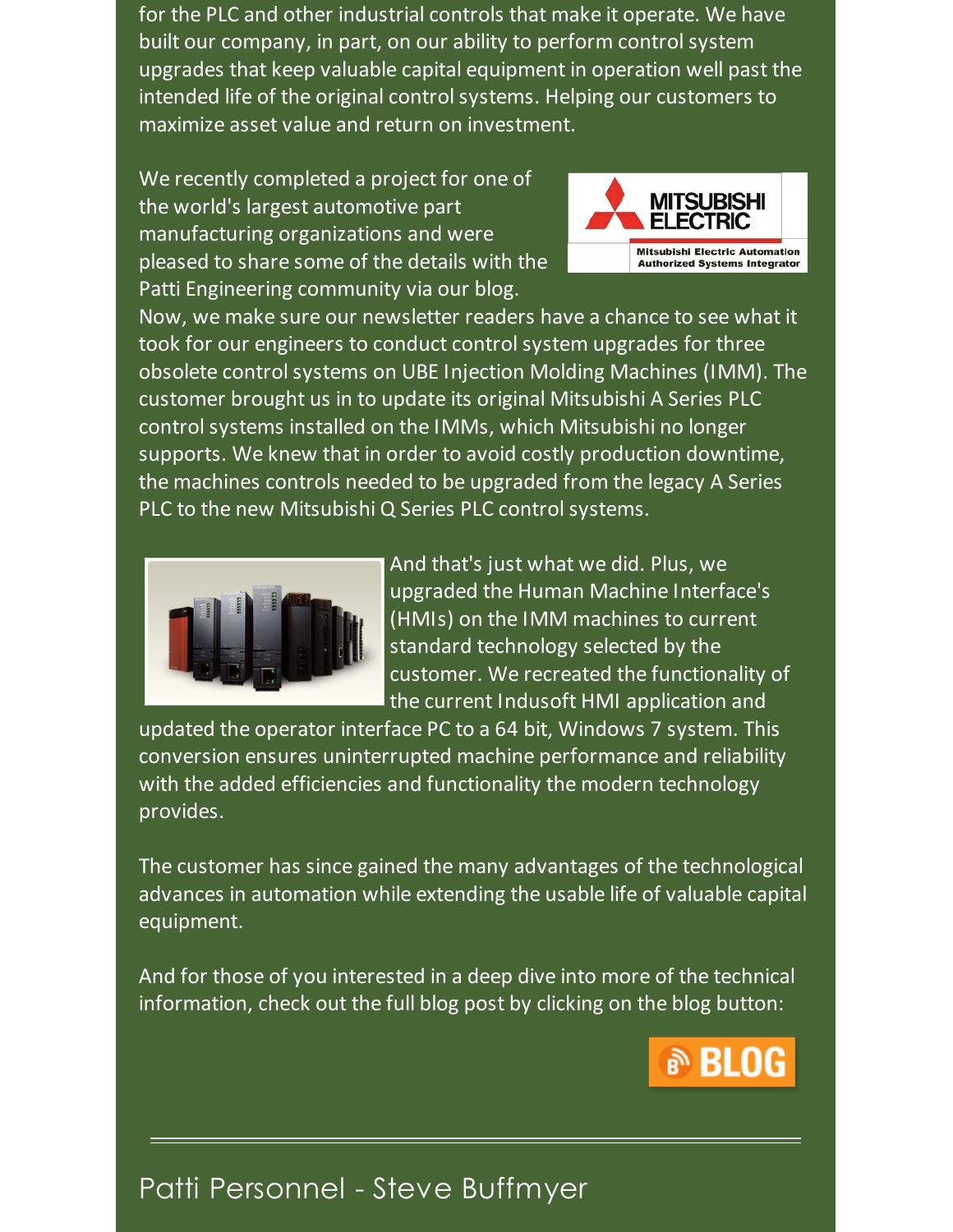For more than a decade, Senior Engineer Steve Buffmyer has worked tirelessly for Patti Engineering to ensure our team of engineers is always on track and our customers remain satisfied. We recognized him in a spotlight article two years ago, and the value of his contribution to the engineering team has earned him the spotlight again. Steve has progressed over his 10+ years with the company and, most recently, was promoted to Director of Project Management.



Steve Buffmyer

In 2012, Steve said the thing he liked most about

Patti Engineering is the diversity of our customer base. "This diversity results in a wide variety of projects. Almost every project offers some new challenge and opportunity to learn. Management is obviously very committed to continuing and expanding this diversity. I also enjoy my coworkers. We have a group of very talented individuals who come together to get the job done. Everyone is obviously committed to the continuing success and growth of the company."

As background, Steve joined the company in 2003 and was immediately immersed in most complex projects the engineering team was involved in. Steve has provided tremendous support across a variety of industries that Patti Engineering serves: garment sortation systems, automotive projects including paint and sealer systems, power train assembly, component balancing and various other projects including pie palletizing, industrial cut to length saws and ammunition loading.

Just this past week, we asked Steve about his more recent years at Patti Engineering and his accomplishment of promotion to Director of Product Management. Here is what he had to say, "I'm excited about my new position with the company. I've been working in the automation industry for more than 25 years and I look forward to passing my experiences on to some of our younger engineers."

**~ Read [More](https://origin.library.constantcontact.com/doc205/1101449641109/doc/JdWG6vCADccnoGVu.pdf) ~**

We work as partners to our clients. When you need an expert to help solve automation challenges, we are here to add value to your solution enhance efficiency, increase productivity, and work with your team as a trusted resource. Visit our **[website](http://www.pattieng.com/expertise.html?utm_source=Patti+Perspective_February_2014&utm_campaign=Newsletter+Feb+2014&utm_medium=email)** for more information on our areas of expertise, or call us (248)364-3200 for a free initial consultation.